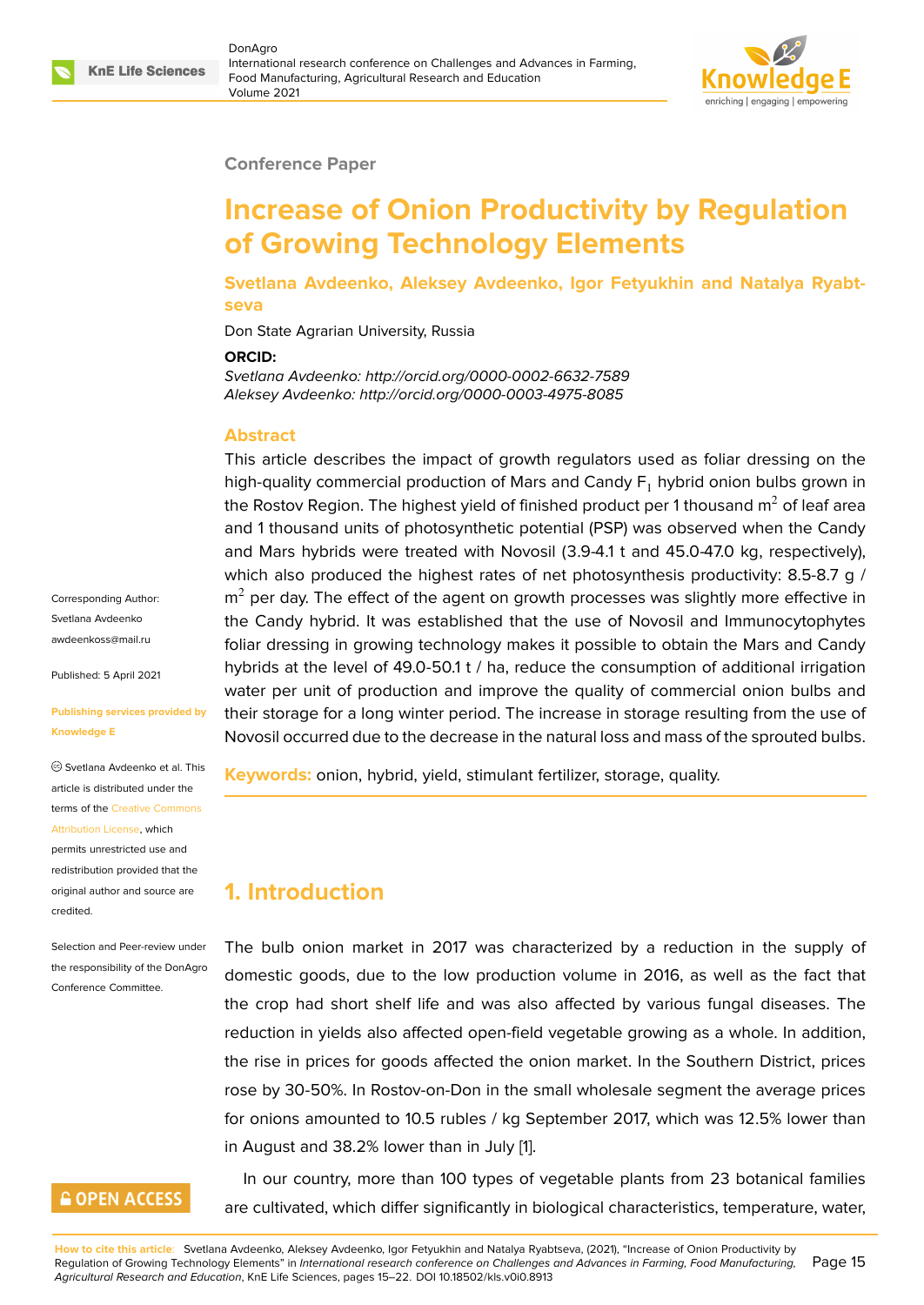air modes of cultivation, soil fertility requirements and reactions to the use of macroand micronutrients. During nutrient bottlenecks, there are signs of starvation of vegetable plants. It is very important to notice these signs in time and apply appropriate dressing. The delay of the introduction of the missing elements leads to the decrease in yield and quality of vegetables. Russian and foreign companies currently produce the extensive range of various mineral, organic, organomineral, trace elements, amino acid, microbiological, peat, humic fertilizers and subsoils and the number of proposed synthetic and natural growth regulators is already approaching the thousand. It is quite difficult for inexperienced growers to understand what is useful in this amount of the proposed variety [2].

The soil and climatic conditions of the South of Russia and the Rostov Region, in particular, allow cultivating onions in summer crop and obtain high yields of excellent quality [3]. Howev[er](#page-7-0), even the average yield of 41 t / ha is not the limit for onions. Based on the data of Avdeenko S.S., Bondarev I.I. [4], in the conditions of the Rostov region, using a complex of factors (irrigation, fertilizer and green manure in a complex action), yields u[p](#page-7-1) to 60 t / ha can be obtained.

Onions became the most common veget[ab](#page-7-2)le crop in the Rostov region. The main volumes of production are exported to the center and the Northern regions [4]. Onions are considered to be the most valuable food and are more important in human life. First, it has nutritional value because it is rich in carbohydrates and nitrogenous substances. According to the Institute of Nutrition of Russian Academy of Medical Scienc[es](#page-7-2), the rate of onion consumption per capita per year should be at least 8.2 kg, including 2.2 kg of bulb onion [5].

Unfortunately, in the current situation it is possible to confidently state that the recommended rate of onion consumption is not respected for a number of reasons. One of the [ma](#page-7-3)in reasons for this situation is the still insufficient level of crop productivity in the region, and since the region provides the need for onions, mainly due to its own resources, agricultural science needs to look for ways to increase the yield and improve the quality of bulb onion, including storage.

The works of Chinese and Indian scientists are devoted to the assessment of the impact of the use of bioregulators, irrigation and organic fertilizers, and the peculiarities of their effect on the productivity and quality of onions [6-7].

According to the opinion of the authors [8], the main promising ways to develop the production of onion in the conditions of the Veselovsky district of the Rostov Region may include the following: introducing a new varietal composition into production; wider use for of new agrochemicals with improve[d q](#page-7-4)uality for growing onions (for example, for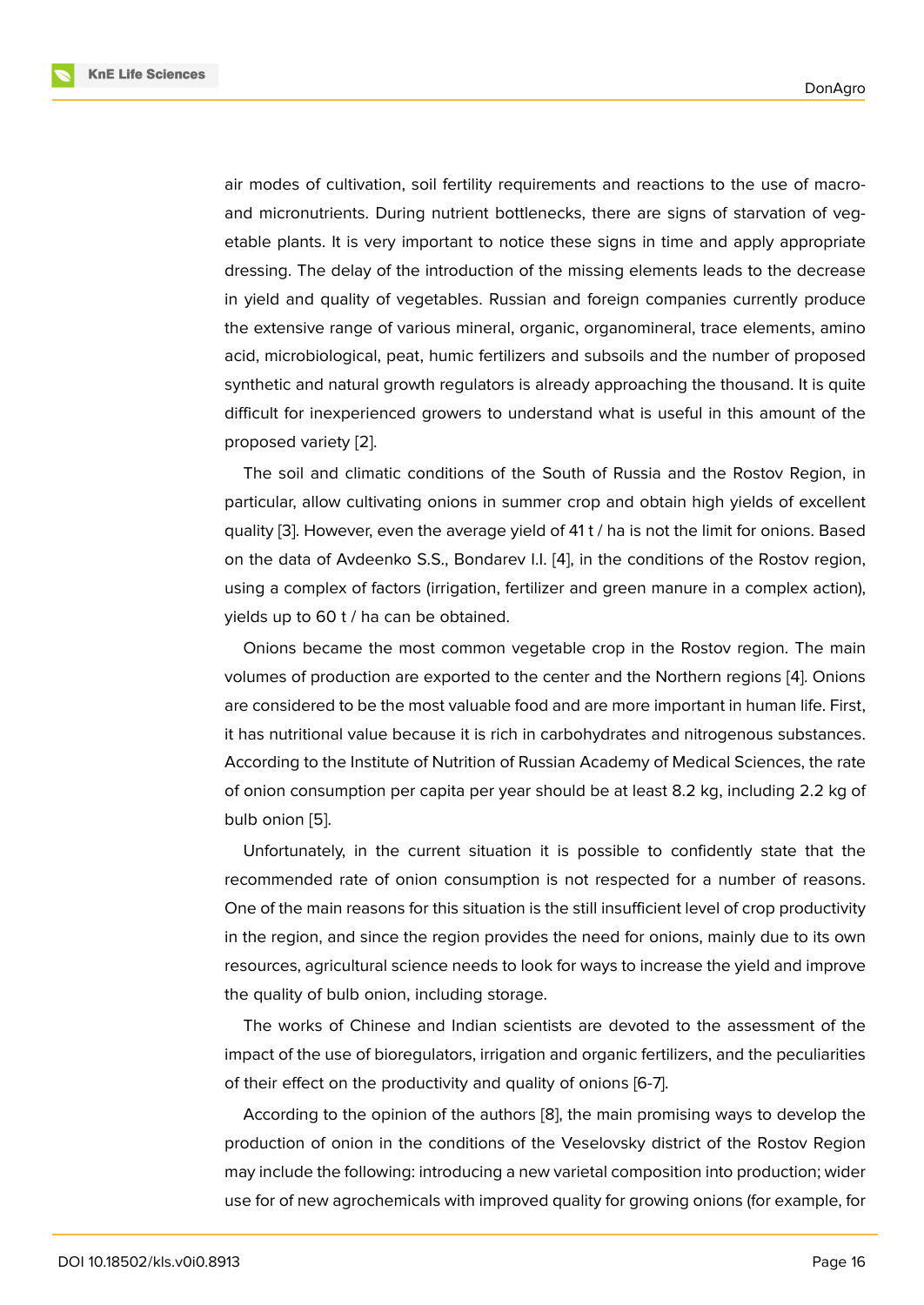weed control; for preparing seeds for sowing, the use of fertilizers and growth stimulants with immunomodulating properties, etc.); the expansion of the modern machine-tractor fleet for universal use (including irrigation); ensuring long-term storage of the products obtained without exporting from the manufacturer and the possibility of its processing. In this regard, the relevance of research in this area is undoubtedly high.

### **2. Methods and Equipment**

#### **2.1. Methods**

The main purpose of the work is to study growth stimulants on hybrids of onion in summer crop on irrigation, which can really increase the yield and improve its quality in relation to the Rostov region.

*Variants of experiment:* Water - control; Immunocytophyte - the first treatment in the phase of 4-5 leaves, the second - after 30-40 days, 20  $q / ha$ . The flow rate of the working fluid is 300 l / ha; Novosil - the first treatment in the phase of 4 leaves, the second - after 15 days, 20 ml / ha. The flow rate of the working fluid is 300 l / ha; Buton - the first spraying in the phase of mass growth of leaves, the second - after 4-6 days, 20 g / ha. The flow rate of the working fluid is 400 l / ha.

Candy  $F_1$  and Mars  $F_1$  hybrids were used in the experiment. The study was conducted according to the Methodology of experimental work in vegetable growing and melon growing (M., 1992) [9]. The accounting plot area was 20  $\mathrm{m}^2$ ; the placement of experience options was a systematic longline, in 4-fold repetition. Phenological observations were carried out, calculating the duration of the interphase periods. The synchroneity of seedlings, the dyn[am](#page-7-5)ics of growth processes, yield and quality of the resulting products were also noted.

Onions were experimentally grown on the fields of Krasny Oktyabr CJSC of the Veselovsky District in 2016-2018 according to the technology of summer crop adopted in the region which implied sowing seeds into the soil in late March - the first decade of April under irrigation according to the scheme  $55 + 15$  cm. During the growing season 8 sprinkling irrigation was carried out with a norm of 300 m3 / ha. The predecessor was cucumber.

CJSC Red October is located in the Veselovsky district of the Rostov Region. According to natural-economic division, this husbandry is included in the Central irrigated zone, subzone "B" [10]. The soil cover is represented by ordinary micellar-carbonate chernozems and meadow soils. The climate is arid with moderately hot summers and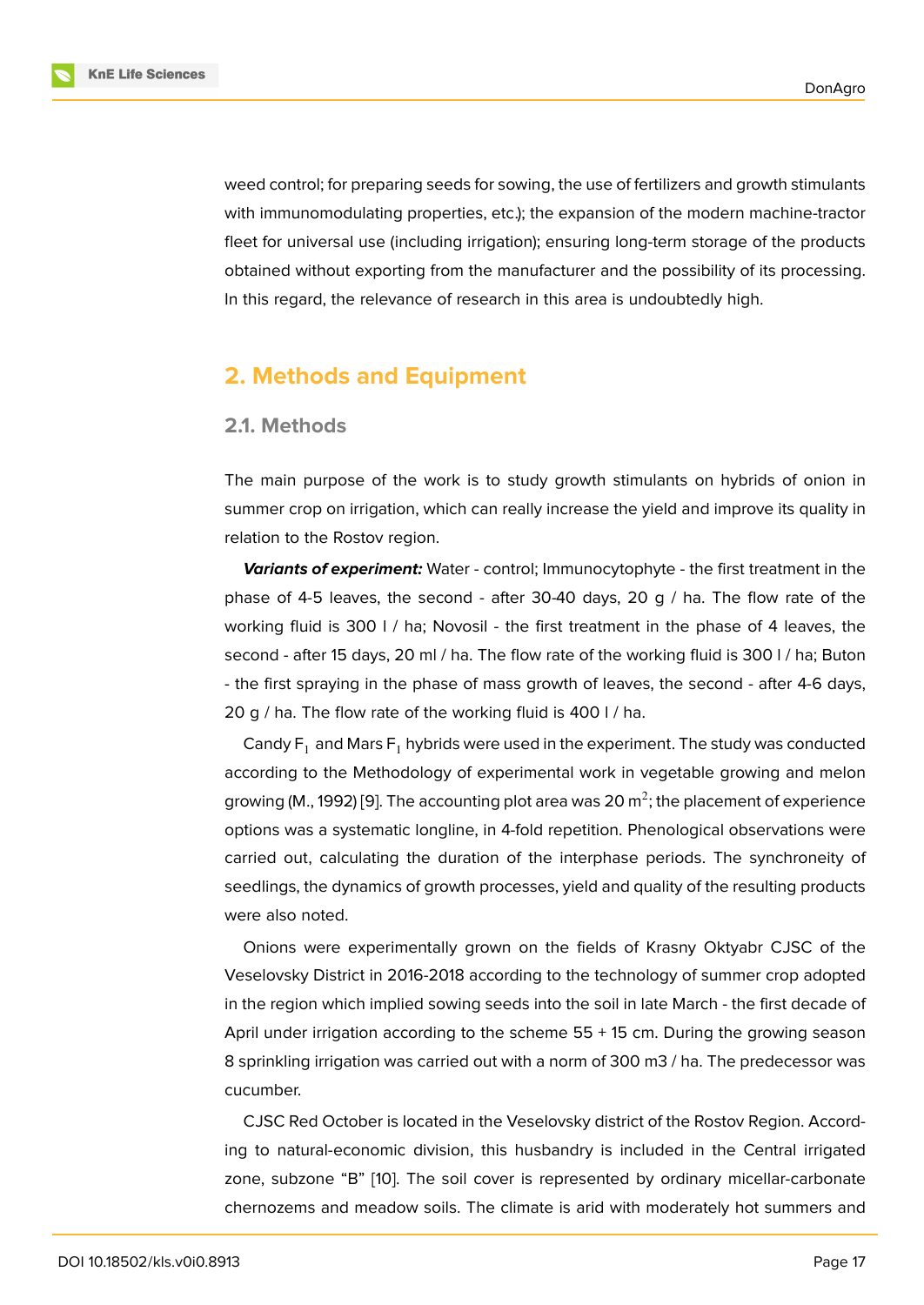moderately cold winters. 420-500 mm of precipitation falls during a year and 190-250 mm falls and for a period with a temperature above 10 degrees. Hydrothermal index is 0.65-0.75, the average annual temperature is 8.6-9.3 degrees. The sum of temperatures for the active growing season is 3200-3400 degrees.

### **3. Results**

The growth stimulators used in the experiment influenced the phenological phases of onion vegetation. Thus, in Candy  $F_1$  hybrid, the period from the appearance of mass seedlings to the green onion lodging was the shortest (78-79 days) when the plants were treated with Novosil and Immunocytophytes with a control period of 81 days. Our studies showed that Buton preparation did not reduce, but, on the contrary, increased the transition to green onion lodging by 6-7 days compared to Novosil and Immunocytophyte and by 4 days in comparison with the control sample. According to Mars  $F_1$  hybrid, we noted a similar trend. By green onion lodging phase, the action of stimulants continued to affect the rate of passage of the phenological phases of the crop. Thus, hybrids in our experience responded to the use of Novosil and Immunocytophyte by shortening the period from green onion lodging to harvesting compared to the control sample for 5-7 days. The result of the positive effect of the preparations was a reduction in the total growing season by 11-14 days in comparison with the control sample, which can give a significant advantage during harvesting. It means that harvesting will take place in a more favorable weather period. The use of Buton preparation increases the duration of the growing season of hybrids in the experiment by 12-15 days.

The duration of the phenological phases with the use of growth stimulants was reflected in the growth processes of onion hybrids (Table 1).

The area of leaves of Candy hybrid in the experiment ranged from 9.3 thousand  $\textsf{m}^{2}$  / ha (minimum indicator) when it was treated with Novosil to 14.6 thousand  $\textsf{m}^{2}$  / ha (maximum indicator) when treating vegetative plants with Immunocytophyte stimulator. According to the Mars hybrid, the emerging trend in the formation of minimum indicators of leaf area during treatment with Novosil and maximum indicators during treatment with Immunocytophyte remained. Our studies allowed determining that the highest yield of finished products per 1 thousand  $m^2$  of leaf area and 1 thousand units of PSP were observed when processing plants Candy hybrid and Mars hybrid with Novosil agent: 3.9-4.1 tons and 45.0-47.0 kg, respectively. Under the influence of this stimulant, the highestindicators of the net productivity of photosynthesis were also noted: 8.5-8.7 g /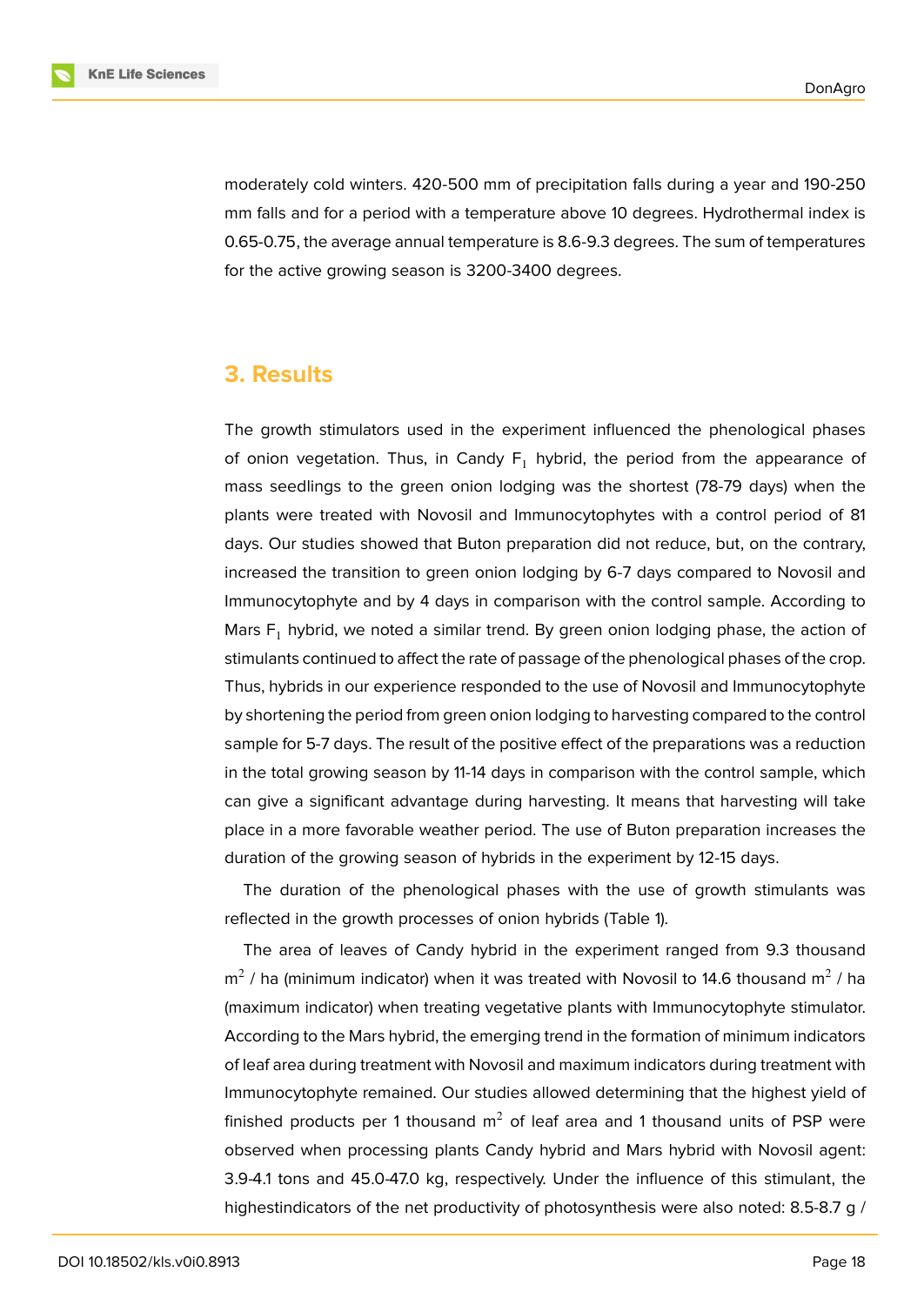| Variant         | Leaf area, thousand $m^2/ha$ |           | Photosynthetic<br>potential (PSP),<br>thousand $m2$<br>day/ha | Crop yield                                   |                                                                                | Net photo-<br>synthesis<br>productiv-<br>ity, $q/m2$<br>per day |
|-----------------|------------------------------|-----------|---------------------------------------------------------------|----------------------------------------------|--------------------------------------------------------------------------------|-----------------------------------------------------------------|
|                 | maximal                      | average   |                                                               | per 1<br>thousand<br>$m2$ of leaf<br>area, t | for 1<br>thousand<br>units of<br>photosyn-<br>thetic<br>potential<br>(PSP), kg |                                                                 |
| Water – control | 14.3/13.8                    | 11.1/10.8 | 973.3/953.1                                                   | 3.0/2.8                                      | 33.8/31.8                                                                      | 7.4/7.2                                                         |
| Immunocytophyte | 14.6/14.2                    | 108/10.6  | 930.0/910.0                                                   | 3.5/3.3                                      | 40.7/38.7                                                                      | 7.3/7.1                                                         |
| Novosil         | 13.4/13.2                    | 9.3/9.0   | 796.5/776.0                                                   | 4.1/3.9                                      | 47.0/45.0                                                                      | 8.7/8.5                                                         |
| <b>Buton</b>    | 10.8/10.3                    | 9.5/9.2   | 836.0/815.0                                                   | 3.3/3.1                                      | 37.2/37.0                                                                      | 5.9/5.7                                                         |

TABLE 1: Influence of growth regulators on the growth processes of onions (in average for 2016-2018) (Candy  $F_1$  / Mars  $F_1$ )

 $m<sup>2</sup>$  per day. The effect of the agent on growth processes on Candy hybrid was slightly more effective.

If we consider the total yield, we can see that the weather conditions in 2018 made it possible to obtain higher yield indicators than in 2017 and 2016 although they were quite significantly different from the average annual conditions. This fact affected both Candy hybrid and Mars hybrid (Table 2).

According to Candy hybrid, in 2016 the maximum yield was observed for Novosil agent, and in 2017 and 2018. - for Immunocytophyte, and as a result, the average yield for 3 years of observation with a maximum rate of 50.1 t / ha was obtained in this variant. However, all the stimulants studied in the experiment showed the increase compared to the control sample from 2.9 (Buton) to 7.2 t / ha. These increases were significant (NRS 0.99-1.99 t / ha). The excess of productivity compared to control sample by 16.8% allows speaking about a more efficient use of additional moisture by onion plants obtained with irrigation water. Thus, in the control sample, the water consumption per 1 ton of production amounted to 55.94  $\text{m}^{3}$  and in the best case, it decreased by 8.04 (Immunocytophyte agent), in the variants with Novosil and Buton - by 3.54-7.36  $m<sup>3</sup>$ compared to the control sample.

According to the data on Mars hybrid, in 2016 and 2018, the maximum yield was observed in Novosil agent, and in 2017 in Immunocytophyte, and as a result, the maximum average yield for 3 years of observation (49.2 t / ha) was obtained in Novosil variant, unlike Candy hybrid, which had a maximum yield (50.1 t / ha) with application of Immunocytophyte. However, the difference in yield for the varianys using Novosil and Immunocytophyte was not significant: 0.2 t / ha. All stimulants studied in the experiment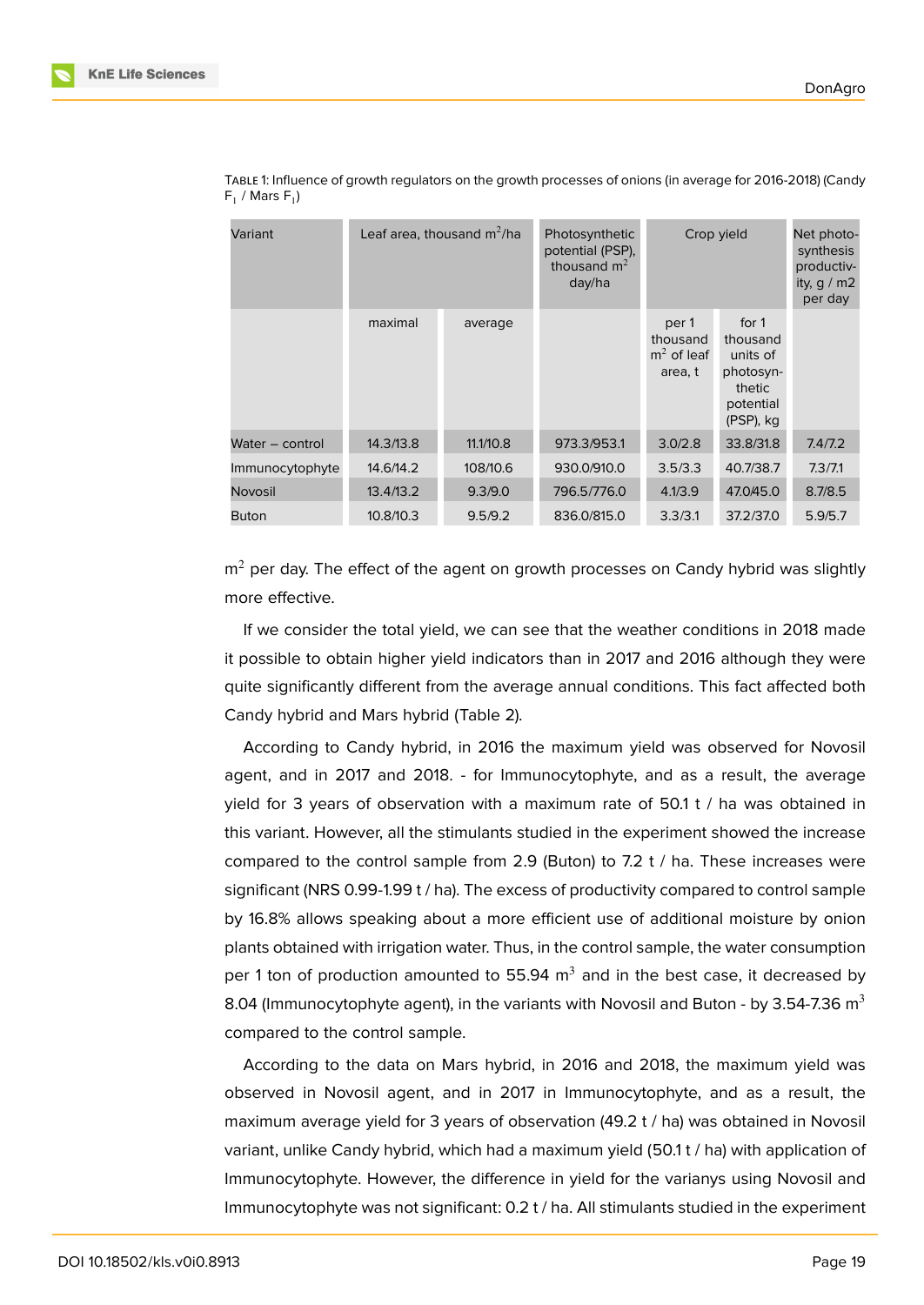

showed the increase compared to the control sample from 2.3 (Buton) to 6.3 t / ha, and these increases were significant (NSP $_{05}$  0.86-1.24 t / ha). The increase by 14.7% increase in productivity compared to control sample indicates a more efficient use of hybrid Mars onions of additional moisture obtained with irrigation water. Thus, the water consumption per 1 ton of products in the best variants decreased by 6.96-7.16  $m^3$  / t (Immunocytophyte and Novosil) and 2.84  $m^3$  / t (Buton preparation) compared to the control sample (55.94 m $^3$  / t).

| Variety                                                          | Total yield by years, t / ha |           |            | In average,<br>t/ha | Dressing $\pm$ according<br>to agent |       |  |  |  |  |  |
|------------------------------------------------------------------|------------------------------|-----------|------------|---------------------|--------------------------------------|-------|--|--|--|--|--|
|                                                                  | 2016                         | 2017      | 2018       |                     | t/ha                                 | %     |  |  |  |  |  |
| Candy Hybrid $F_1$                                               |                              |           |            |                     |                                      |       |  |  |  |  |  |
| Water - control                                                  | 38,8                         | 44,1      | 45,8       | 42,9                |                                      |       |  |  |  |  |  |
| Immunocytophyte                                                  | 45,4                         | 49,6      | 55,4       | 50,1                | 7,2                                  | 16,8  |  |  |  |  |  |
| Novosil                                                          | 46,1                         | 48,7      | 53,4       | 49,4                | 6,5                                  | 15,2  |  |  |  |  |  |
| <b>Buton</b>                                                     | 45,0                         | 45,2      | 47,2       | 45,8                | 2,9                                  | 6,8   |  |  |  |  |  |
| Average for Candy Hybrid<br>$\mathsf{F}_1^-$                     | 43,83                        | 46,90     | 50,45      | 47,05               | 5,53                                 | 12,93 |  |  |  |  |  |
| Increase to control, t/ha / %                                    | 5,03/12,96                   | 2,80/6,35 | 4,65/10,15 | 4,15/9,67           |                                      |       |  |  |  |  |  |
| $NSP_{05}$ t/ha / %                                              | 0,99/2,25                    | 1,99/4,24 | 1,36/2,69  |                     |                                      |       |  |  |  |  |  |
| Mars Hybrid $F_1$                                                |                              |           |            |                     |                                      |       |  |  |  |  |  |
| Water - control                                                  | 40,1                         | 44,0      | 44,6       | 42,9                |                                      |       |  |  |  |  |  |
| Immunocytophyte                                                  | 45,7                         | 49,7      | 51,6       | 49,0                | 6,1                                  | 14,2  |  |  |  |  |  |
| Novosil                                                          | 46,4                         | 48,5      | 52,6       | 49,2                | 6,3                                  | 14,7  |  |  |  |  |  |
| <b>Buton</b>                                                     | 44,7                         | 44,2      | 46,7       | 45,2                | 2,3                                  | 5,4   |  |  |  |  |  |
| Average for Mars Hybrid F <sub>1</sub>                           | 44,23                        | 46,60     | 48,88      | 46,58               | 4,90                                 | 11,43 |  |  |  |  |  |
| Increase to control, t/ha / %                                    | 4,13/10,30                   | 2,60/5,91 | 4,28/9,60  | 3,68/8,58           |                                      |       |  |  |  |  |  |
| $NSP_{05}$ t/ha / %                                              | 0,86/1,94                    | 1,18/2,54 | 1,24/2,54  |                     |                                      |       |  |  |  |  |  |
| In average by the year of<br>research and hybrids                | 44,03                        | 46,75     | 49,66      | 46,81               |                                      |       |  |  |  |  |  |
| The increase in the best<br>variant to the average, t /<br>ha /% | 2,37/5,11                    | 2,95/5,94 | 5,74/11,56 | 3,29/7,03           |                                      |       |  |  |  |  |  |

TABLE 2: Yield of onion, depending on the processing of growth regulators

According to the biochemical composition, the maximum values were revealed during the use of Novosil growth regulator. In dry matter, the 24%, increase in Candy  $F_1$  hybrid was found, in Mars  $F_1$  hybrid the increase was 21.6%, for the total sugar content the increase was 2.1% (Candy  $F_1$  hybrid) and 1.8% (Mars  $F_1$  hybrid).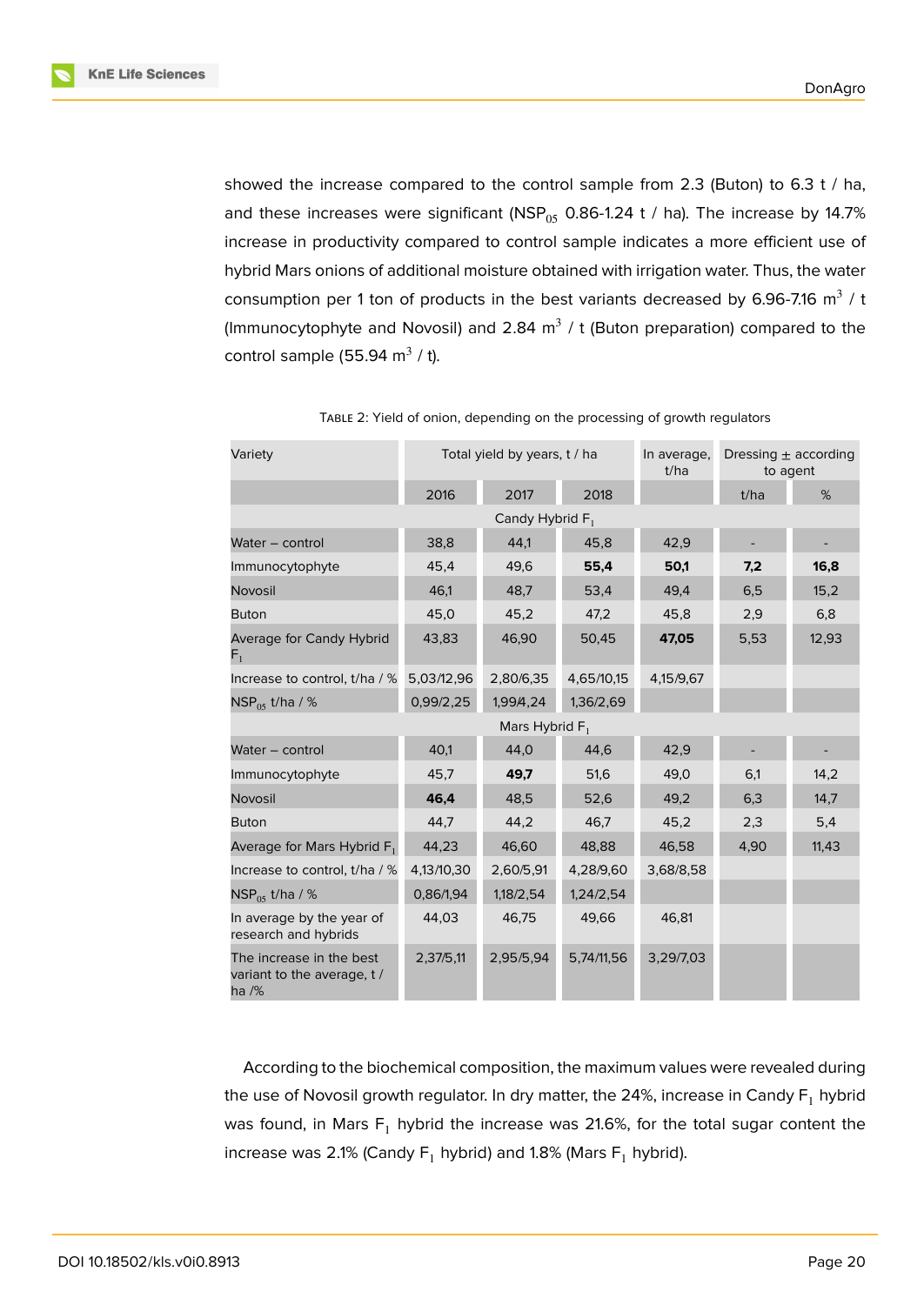



### **4. Discussion**

In average for 2016-2017 the shelf life of onions of Candy  $F_1$  during winter storage period by increased by 16.7% for samples treated with Novosil growth regulator, compared to the control sample, where water was sprayed, while the sprouted bulbs in this variant had a minimum amount of 10.7%. According to Candy  $F_1$  hybrid, the positive effect of Novosil on shelf life was also observed: in the experiment it was higher compared to the control sample by 9.2%. During the use of Novosil stimulator, it was found that the increase in shelf life occurs due to the decrease in the natural loss and mass of sprouted bulbs.

# **5. Conclusion**

Thus, the use of the technology foliar feeding of Novosil and Immunocytophyte allows obtaining harvests at the level of 49.0-50.1 t / ha for Mars and Candy hybrids, reducing the consumption of additional irrigation water per unit of production and improving the quality of bulb onions and their storage during long winter periods.

# **Funding**

The work was carried out as part of the research activities of the faculty of the Federal State Budgetary Educational Institution of Higher Education of the Don State Agrarian University.

# **Acknowledgement**

The authors would like to thank their colleague for their contribution and support to the research. They are also thankful to all the reviewers who gave their valuable inputs to the manuscript.

# **Conflict of Interest**

The authors have no conflict of interest to declare.